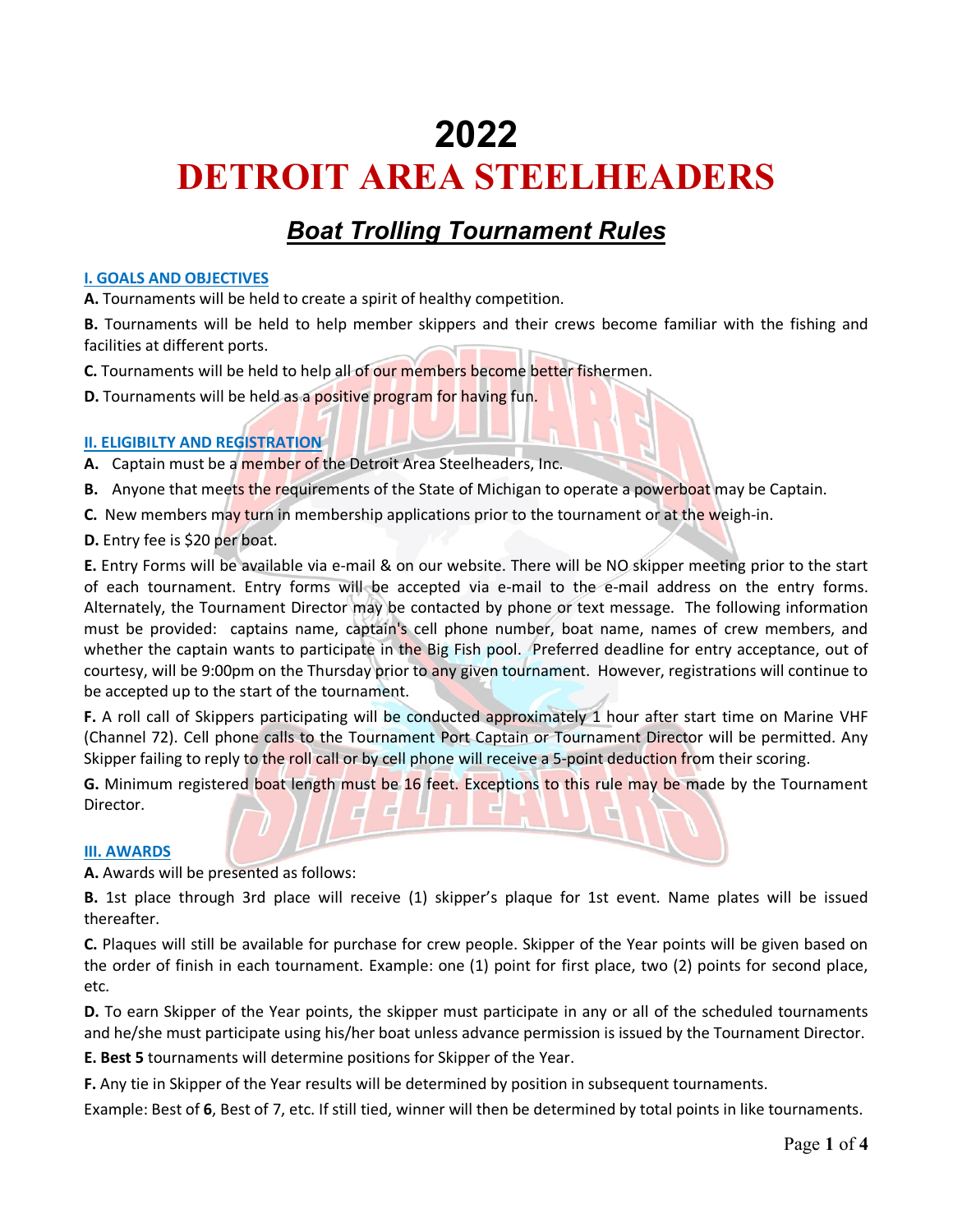The final tie breaker will be the total weight, including points allowed for each fish, of **5** fish weighed in like tournaments in accordance with tournament rules.

**G.** The skipper who, at the end of the season, has accumulated the least number of points will receive the Skipper of the Year award.

**H.** There will be awards for the top 3 Skippers of the Year.

**I.** Award for Skipper of the Year will be presented at the Annual Awards Banquet or Christmas membership meeting. An individual award will be presented for the largest trout and salmon species caught and weighed in during the year's river, surf, and boat trolling tournaments. Weight of fish only will be used to determine winners. Deadline will be the annual Christmas meeting.

**J.** All tournament results are final at the distribution of plaques at the membership meeting.

**K.** No. of tournaments counted for Skipper of the Year:

**4** of **7**, **4** of **6**, **3** of **5**, **3** of **4**, **2** of **3**, **1** of **2**, **1** of **1**

#### **IV. SCORING**

**A.** Maximum of **five (5)** fish to be scored per day, (see rule VII.-D).

**B.** Points:

**1.** By weight 1/100 point per 100th of a pound - 1 point per pound.

**2.** 5 points per fish.

**C.** Total points per boat will be used to determine order of finish.

**D.** In case of a tie, winner to be determined by heaviest **4** fish catch, then, if still tied, by single biggest fish, then second biggest fish and so on.

**E.** Any boat which does not check in at the weigh-in or doesn't weigh-in a fish in a particular tournament will receive fifty (50) points or one (1) point more than the last place boat, whichever is greater towards Skipper of the Year. All boats represented at the Skippers meeting of a canceled tournament will receive 50 points.

**F.** Any boat not participating in a tournament will receive 75 points towards Skipper of the Year.

**G.** Winner will be determined by the Tournament Director, and his/her decision will be final. All protests must be filed with the Tournament Director or Port Captain before the unofficial weigh-in results are announced. The decision on the protest will be announced by the Tournament Director after conferring with available Board Directors and before the weigh-in results are announced.

#### **V. ELIGIBILTY**

**A.** All trout and salmon. Minimum size of fish: 19 inches overall measured from the front of head to the tip of the tail. All fish three pounds and over qualify regardless of length. All fish under 3 lbs. will be measured.

#### **VI. TOURNAMENT DAYS**

**A.** Tournaments will be scheduled for Saturday and/or Sunday.

**B.** Saturday will be the tournament day with Sunday in reserve in case Saturday is canceled due to bad weather on Saturday.

**C.** If a tournament cannot be completed, it will not be rescheduled.

#### **VII. TOURNAMENT TIMES**

**A.** Starting and ending time along with location and date will be announced by the Port Captain with Tournament Director as back up.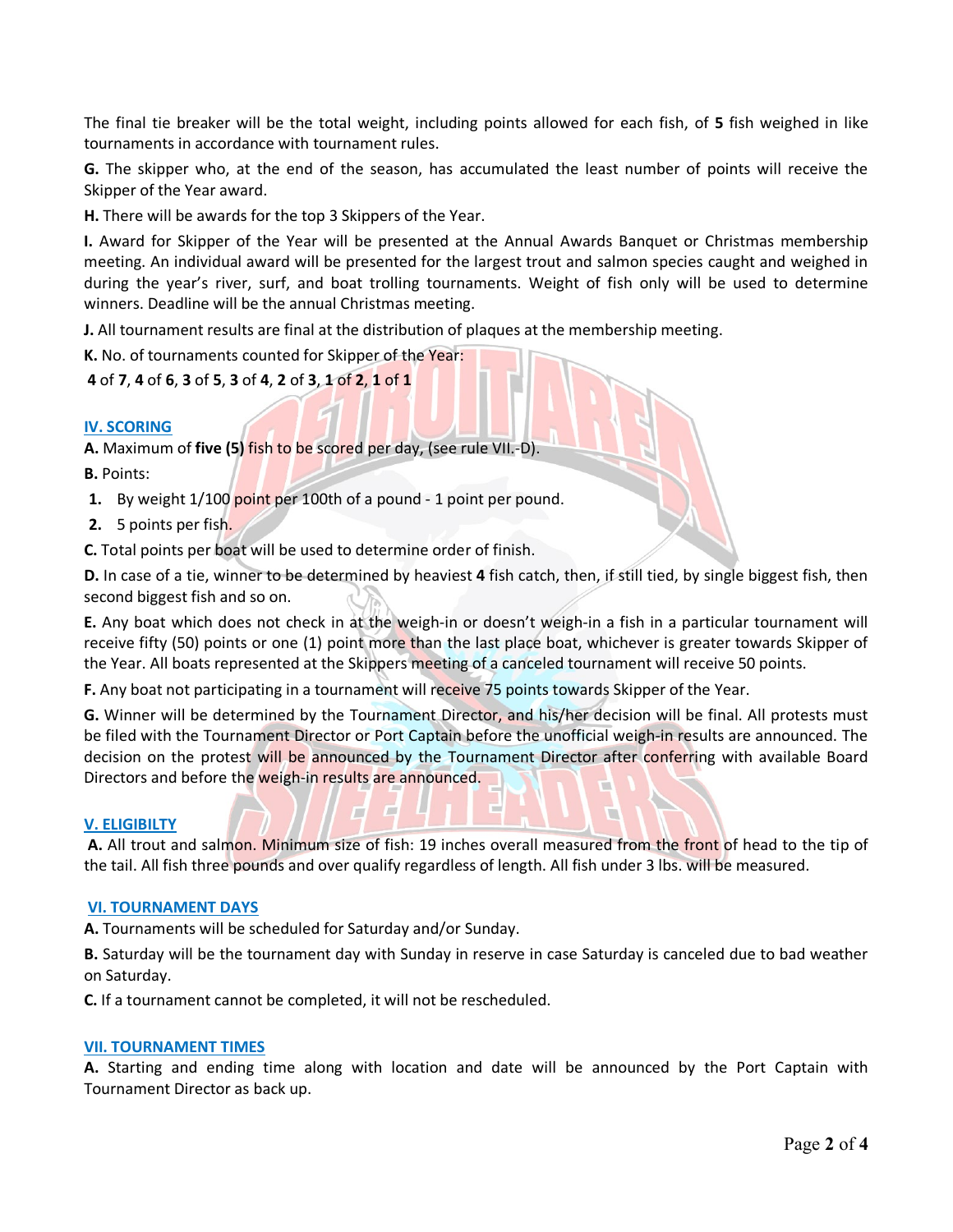**B.** The starting time for all tournaments will be announced at least (30) minutes in advance by the Tournament Director or Port Captain. If the original start is delayed, the scheduled ending time will be maintained. The tournament ending time will only be changed to meet the five hour fishing minimum. In the event that a morning start is not possible, an afternoon start time may be announced at the discretion of the tournament director. The official end time of an afternoon tournament will be announced by the tournament director at the start of the tournament.

**C.** Any late changes will be announced at the skippers meeting or, if necessary, by the Tournament Director or Port Captain on channel 72.

**D.** The tournament will be official if there is a minimum of five (5) fishing hours over (2) days (Saturday & Sunday). If the tournament fishing is shortened or delayed all fish will be weighed and maximum of **(5)** heaviest fish will be eligible per tournament day scheduled.

**E.** All boats must leave and return from the port(s) at which the tournament is being held.

**F.** All boats must remain within a 20-mile radius of the pier heads of the port from which they were launched, or other designated boundaries set by the tournament director prior to the start of the tournament day.

**G.** There will be no fishing within pier heads of any ports unless designated by the Port Captain or Tournament Director.

**H.** All catches accompanied by skipper or crew member must be in the weigh-in line within (1) hour or within the pre-designated time limit after the ending of the tournament unless the Tournament Director or Port Captain has been notified previously with a valid reason. Failure to do so will result in (1) point deduction for every minute late, up to 15 minutes. If not in the weigh-in line within 15 minutes of the weigh-in deadline, no weigh-in will be allowed.

**I.** No fishing is permitted prior to the start of any tournament-on-tournament day. Violations will result in disqualification from that tournament.

# **VIII. FISHING LAWS**

**A.** All Michigan Department of Natural Resources and/or other applicable governing bodies rules will be followed except there will be a maximum of nine (9) lines down per boat with the maximum of two (2) lures per line.

# **IX. CANCELLATION**

**A.** If a tournament must be canceled on Saturday for any reason, the schedule for Sunday will be announced at the time of the cancellation and at the weigh-in on Saturday.

**B.** If a tournament is canceled for any reason, there will be a roll call on channel 72 to each boat for acknowledgement of the cancellation notice.

**C.** All lines must be pulled. Boats must return to port when a cancellation notice is given. Any boat who elects to not return to port or fails to respond to roll call will forfeit the right to weigh fish on that day.

**D.** All Skippers must report that they are in port safely by radio or in person to the Port Captain or Tournament Director immediately after arriving at the pier heads. Failure to notify will result in a possible suspension from further tournaments.

**E.** Three boats will be designated weather boats. These boats will be polled by radio for a cancellation decision should the weather deteriorate prior to or after the tournament has started.

#### **ALL FINAL DECISIONS WILL BE MADE BY THE TOURNAMENT DIRECTOR(S).**

#### **F. There must be a minimum of three boats to constitute a tournament.**

**G.** Entry fees from a cancelled tournament will be refunded.